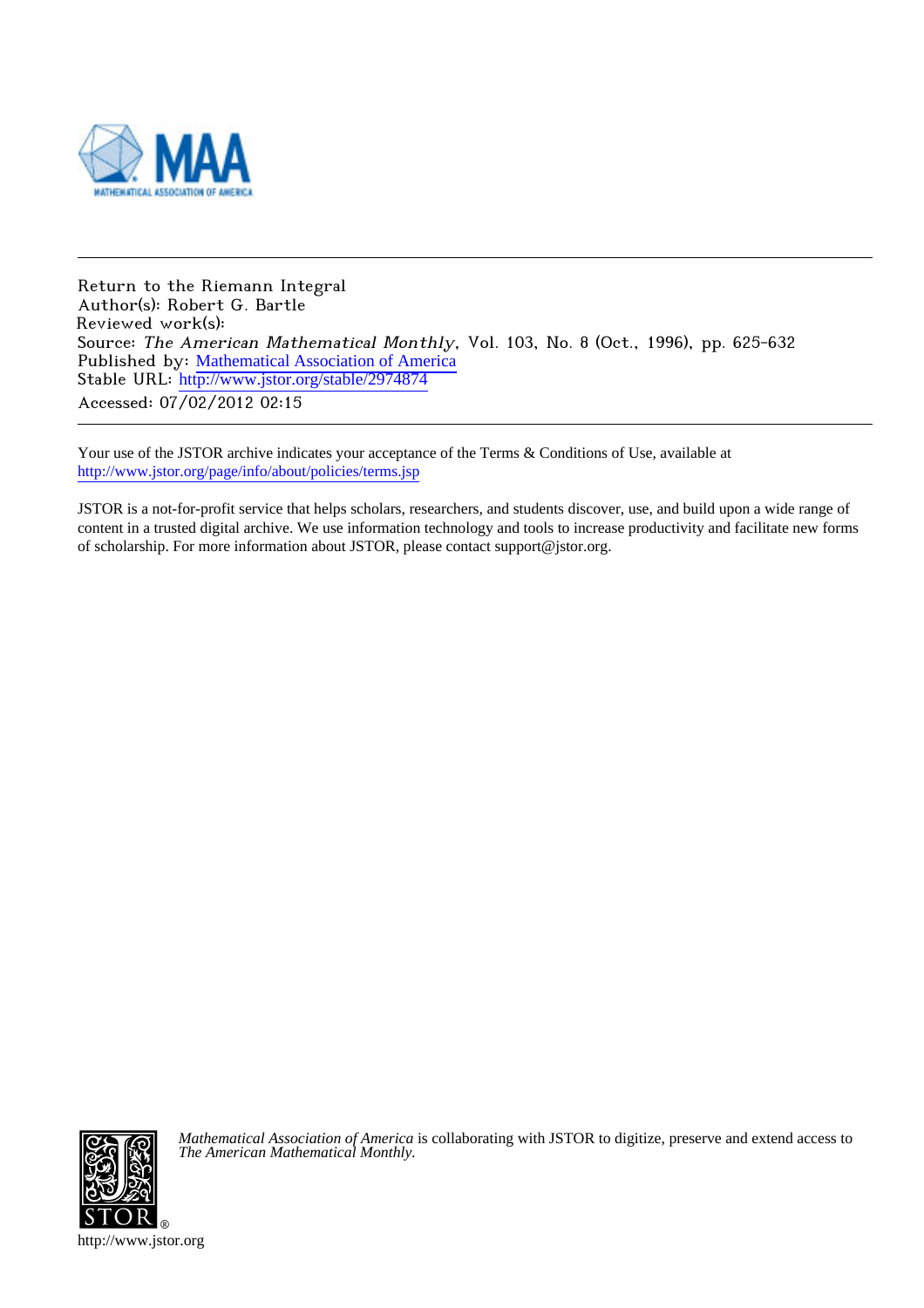## **Return to the Riemann Integral**

## **Robert G. Bartle**

**To J. T. Schwartz, on his 65th birthday** 

**§1. INTRODUCTION. It is well known that the Riemann integral is not adequate for advanced mathematics, since there are many functions that are not Riemannintegrable, and since the integral does not possess sufficiently strong convergence theorems. To correct these deficiencies, Lebesgue developed his integral around the turn of the present century, and his integral has become the "official" integral in mathematical research.** 

**However, there are also difficulties with the Lebesgue integral:** 

**(1) There exist functions F that are differentiable at every point, but such that**  their derivatives  $F'$  are not Lebesgue integrable. Thus an added hypothesis is **necessary to validate the formula** 

$$
\int_{a}^{b} F' = F(b) - F(a). \tag{1a}
$$

**As one consequence, theorems justifying the substitution formula** 

$$
\int_{\varphi(a)}^{\varphi(b)} f = \int_{a}^{b} (f \circ \varphi) \varphi' \tag{1b}
$$

**become unnecessarily complicated.** 

**(2) Some improper integrals, such as the important Dirichlet integral** 

$$
\int_0^\infty \frac{\sin x}{x} \, dx,\tag{1c}
$$

do not exist as Lebesgue integrals (since  $|x^{-1} \sin x|$  is not Lebesgue integrable).

**(3) A considerable amount of measure theory needs to be developed before the Lebesgue integral can be defined.** 

**It is the position of the present author that the time has come to discard the**  Lebesgue integral as the primary integral. We should replace it with a general form of the Riemann integral that—surprisingly enough—is more general than the **Lebesgue integral and corrects the above difficulties. This generalization was discovered by Jaroslav Kurzweil and Ralph Henstock around 1960, but for some reason it has not become well known. Its definition is "Riemann-like", but its power is "super-Lebesgue". It is our view that we should not try to teach proofs to beginning calculus students, but that we should equip them with theorems to apply. Somewhat later, serious undergraduate students should be expected to understand appropriate proofs. We believe that most American undergraduates are not ready to study the Lebesgue integral, but that they are capable of** 

**I** 

**1996] RETURN TO THE RIEMANN INTEGRAL**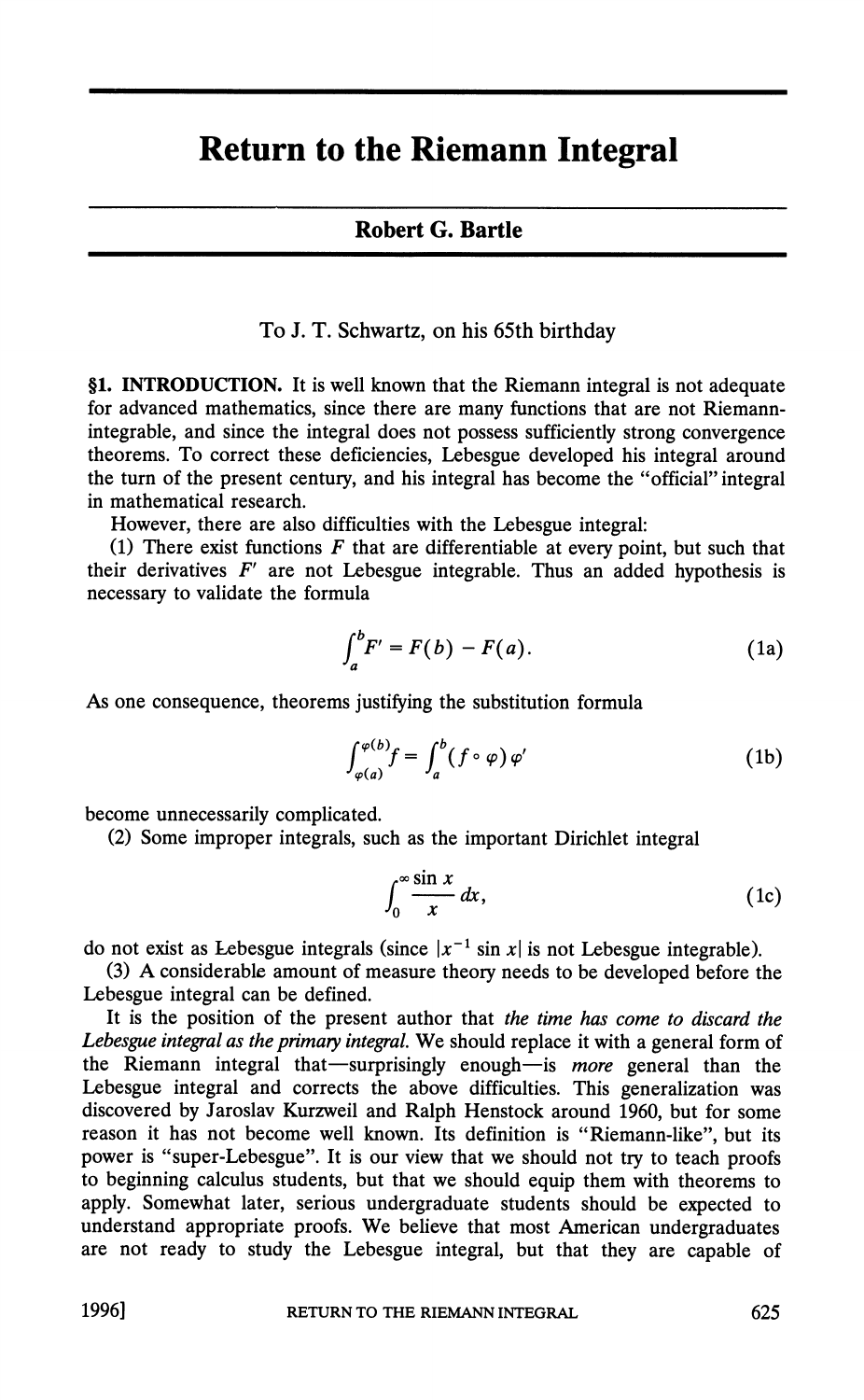**mastering a (somewhat stripped-down) version of the generalized Riemann integral. In §§2-10, we will provide an outline of such a version, with some side remarks to those who already know about the Lebesgue integral.** 

**Historical remark Over 20 years ago, E. J. McShane [7] made an eloquent argument for replacing the usual measure-theoretic approach to the Lebesgue integral by a Riemann-type approach that is afforded by the generalized Riemann integral. He later published a book [8] that could be used as a text for undergraduates in such a course. It is the present author's opinion that McShane was (i) overly optimistic in believing that the full Lebesgue integral can be taught to undergraduates, and (ii) overly conservative in developing the Lebesgue integral and not the generalized Riemann integral, which is more powerful and, we believe, conceptually simpler.** 

**§2. BASIC DEFINITIONS. For the sake of simplicity, we will limit most of our remarks to the case of an interval**  $I = [a, b]$ **,**  $a < b$ **, in <b>R** and functions with **(finite!) values in R.** 

**A partition of I is a finite collection of non-overlapping nondegenerate closed**  intervals  $\{I_i\}_{i=1}^n$  whose union is *I*. Usually the partition is ordered and the intervals are specified by their end points; thus  $I_i := [x_{i-1}, x_i]$ , where

$$
a = x_0 < x_1 < \dots < x_{i-1} < x_i < \dots < x_n = b. \tag{2a}
$$

A tagged partition  $P = \{([x_{i-1}, x_i], t_i)\}_{i=1}^n$  is a finite set of ordered pairs, where the closed intervals  $I_i = [x_{i-1}, x_i]$  form a partition of I and the numbers  $t_i \in I_i$  are called the corresponding *tags*. If  $P = \{([x_{i-1}, x_i], t_i)\}_{i=1}^n$  is a tagged partition of I and  $f: I \rightarrow \mathbb{R}$  is a function, then the *Riemann sum*  $S(f; P)$  of f corresponding to P **is the number** 

$$
S(f; P) := \sum_{i=1}^{n} f(t_i)(x_i - x_{i-1}).
$$
 (2b)

**The usual definition of the Riemann integral can be phrased: The number**   $A \in \mathbb{R}$  is the Riemann integral of  $f: I \to \mathbb{R}$  if for every  $\varepsilon > 0$  there exists a constant  $\delta_{\varepsilon} > 0$  such that if  $P = \{([x_{i-1}, x_i], t_i)\}_{i=1}^n$  is any tagged partition of I satisfying  $0 \lt x_i - x_{i-1} \leq \delta$  for  $i = 1, \ldots, n$ , then

$$
|S(f;P)-A|\leq \varepsilon.\tag{2c}
$$

It turns out that the use of a *constant*  $\delta_{\epsilon} > 0$  restricts the Riemann integral **quite considerably. The generalized Riemann integral is obtained by allowing**  $\delta$ **, to be any strictly positive function on I. At first glance, that change seems to be very minor, but it turns out to make a profound difference in the properties of the resulting integral.** 

**A** strictly positive function  $\delta$  on I is called a *gauge* on I. If  $\delta$  is a gauge on I and  $P := \{(\vec{x}_{i-1}, x_i], t_i\}_{i=1}^n$  is a tagged partition of *I*, we say that *P* is  $\delta$ -fine in **case** 

$$
0 < x_i - x_{i-1} \le \delta(t_i) \qquad \text{for} \quad i = 1, \dots, n. \tag{2d}
$$

The Nested Intervals Theorem implies that, given any gauge  $\delta$  on I, there exist **&fine partitions of I. The definition of the generalized Riemann integral differs from that of the ordinary Riemann integral by allowing nonconstant gauges.** 

**626 RETURN TO THE RIEMANN INTEGRAL [October**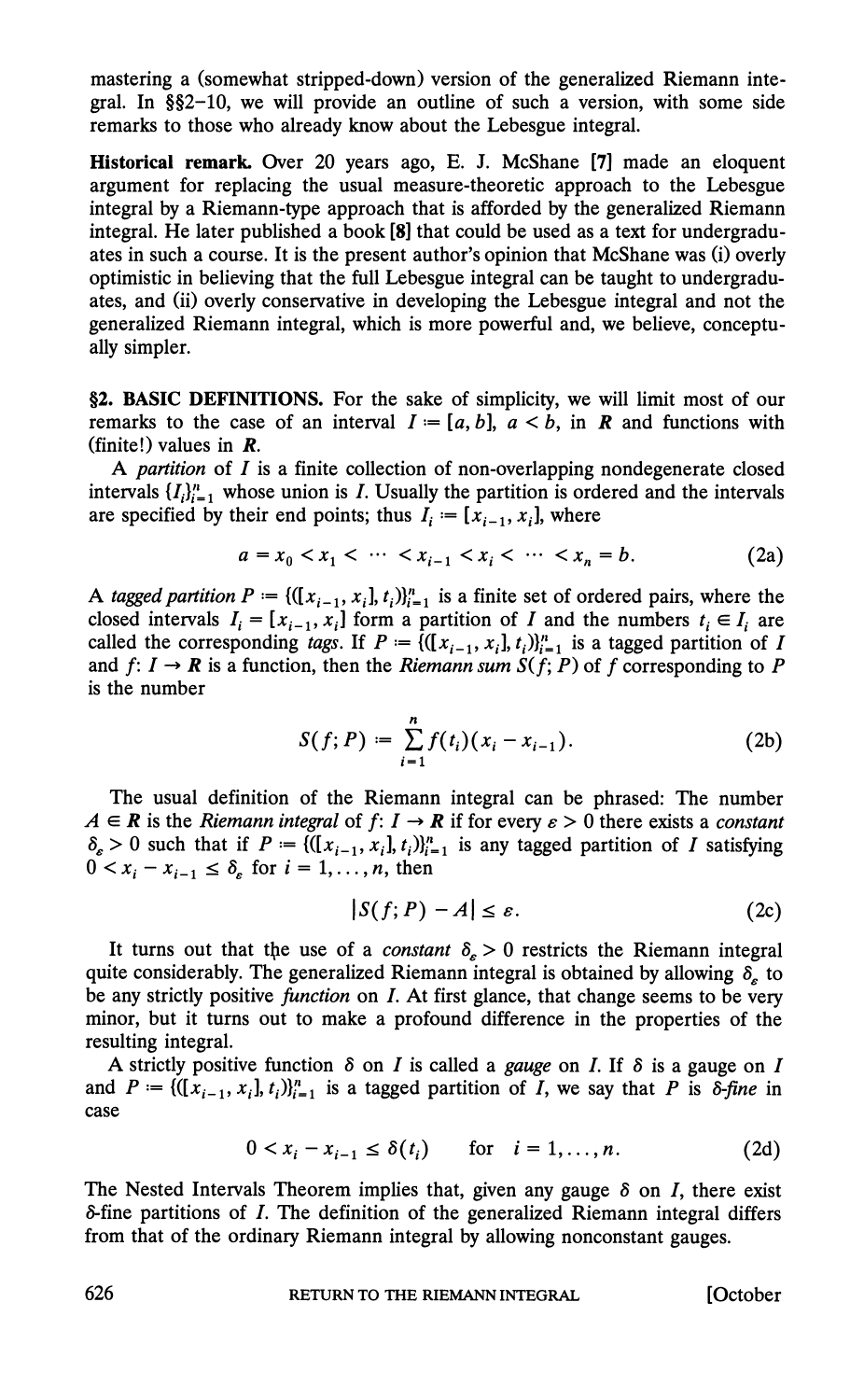**(2.1) Definition.** A number  $B \in \mathbb{R}$  is the *generalized Riemann integral* of a function  $f: I \rightarrow \mathbb{R}$  if for every  $\varepsilon > 0$  there exists a gauge  $\delta_{\varepsilon}$  on I such that if  $P =$  $\{([x_{i-1}, x_i], t_i)\}_{i=1}^n$  is any partition of I that is  $\delta_{\varepsilon}$ -fine, then

$$
|S(f;P)-B| \leq \varepsilon. \tag{2e}
$$

In this case we will write  $f \in \mathcal{R}^*(I)$  and denote  $B = \int_I f = \int_a^b f$ .

To show directly that  $f \in \mathcal{R}^*(I)$ , one must produce a suitable gauge  $\delta_{\epsilon}$  on I for any given  $\epsilon > 0$ . However, there is a Cauchy condition for integrability and it is **usually more convenient to use that condition (or other theorems) to establish the integrability of functions.** It is an easy exercise to show that if  $f \in \mathcal{R}^*(I)$ , then the **number B in (2e) is uniquely determined. Further, one can change the values of an integrable function on a null set without affecting the integrability or the value of**  the integral. The collection  $\mathcal{R}^*(I)$  is a vector space and admits pointwise multipli**cation by functions of bounded variation. (Recall the Abel and Dirichlet Tests for non-absolutely convergent series.) (2.1) Definition.** A number  $B \in \mathbb{R}$  is the generalized Riemann integral of a function  $f: I \rightarrow \mathbb{R}$  if for every  $s > 0$  there exists a gauge  $\delta_s$  on  $I$  such that if  $P := \left| \int (f; P) - B \right| \leq s$ . (2e) In this case we wil

**Remark In establishing the details of the theory, it is found to be convenient to use a slightly different definition of 8-fineness.** 

**§3. SOME EXAMPLES. We now give some examples of functions that belong to**  the collection  $\mathcal{R}^*(I)$ .

**(3.1)** Every Riemann integrable function on I is in  $\mathcal{R}^*(I)$ .

**This follows from the fact that the gauge can be a strictly positive constant**  function. Thus, every continuous function on I is in  $\mathcal{R}^*(I)$ , and every step function on *I* is in  $\mathcal{R}^*(I)$ .

To prove this assertion, we will define an appropriate gauge  $\delta_{\varepsilon}$ . First we enumerate these rational numbers as  $\{r_1, r_2, \ldots\}$ . We define  $\delta_{\varepsilon}(r_i) = \varepsilon/2^{i+1}$ , and if  $x \in [0,1]$  is irrational we define  $\delta_{\epsilon}(x) = 1$ ; clearly  $\delta_{\epsilon}$  is a gauge on [0,1]. If P is a  $\delta_{\epsilon}$ -fine tagged partition, there can be at most two subintervals in P that have the number  $r_i$  as tag, and the length of each of those subintervals is  $\leq \frac{\varepsilon}{2^{i+1}}$ . Hence the contribution to  $S(h; P)$  from subintervals with tag  $r_i$  is  $\leq \varepsilon/2^i$ . Since the terms in  $S(h; P)$  with tags at irrational points contribute 0, we readily see that

$$
0\leq S(h;P)<\sum_{i=1}^\infty \varepsilon/2^i=\varepsilon.
$$

Since  $\varepsilon > 0$  is arbitrary, this shows that  $h \in \mathcal{R}^*([0, 1])$  and that  $\int_0^1 h = 0$ .

**(3.3)** Every Lebesgue integrable function on I is in  $\mathcal{R}^*(I)$ .

**A proof of this (non-obvious) result requires an understanding of the Lebesgue integral. Thus the teacher will want to know a proof, but the student is not concerned with this result or its proof.** 

**(3.4)** There exist functions in  $\mathcal{R}^*(I)$  that do not belong to  $\mathcal{L}(I)$ .

Indeed, the function  $F(x) = x^2 \cos(\pi/x^2)$  for  $x \in (0,1]$  and  $F(0) = 0$  is readily **seen to be differentiable at every point of [0,1]. It will be seen in §4 that this**  implies that  $f = F' \in \mathcal{R}^*([0, 1])$ . [However, since F is not absolutely continuous on [0, 1] the teacher will understand that  $f \notin \mathcal{L}([0, 1])$ .]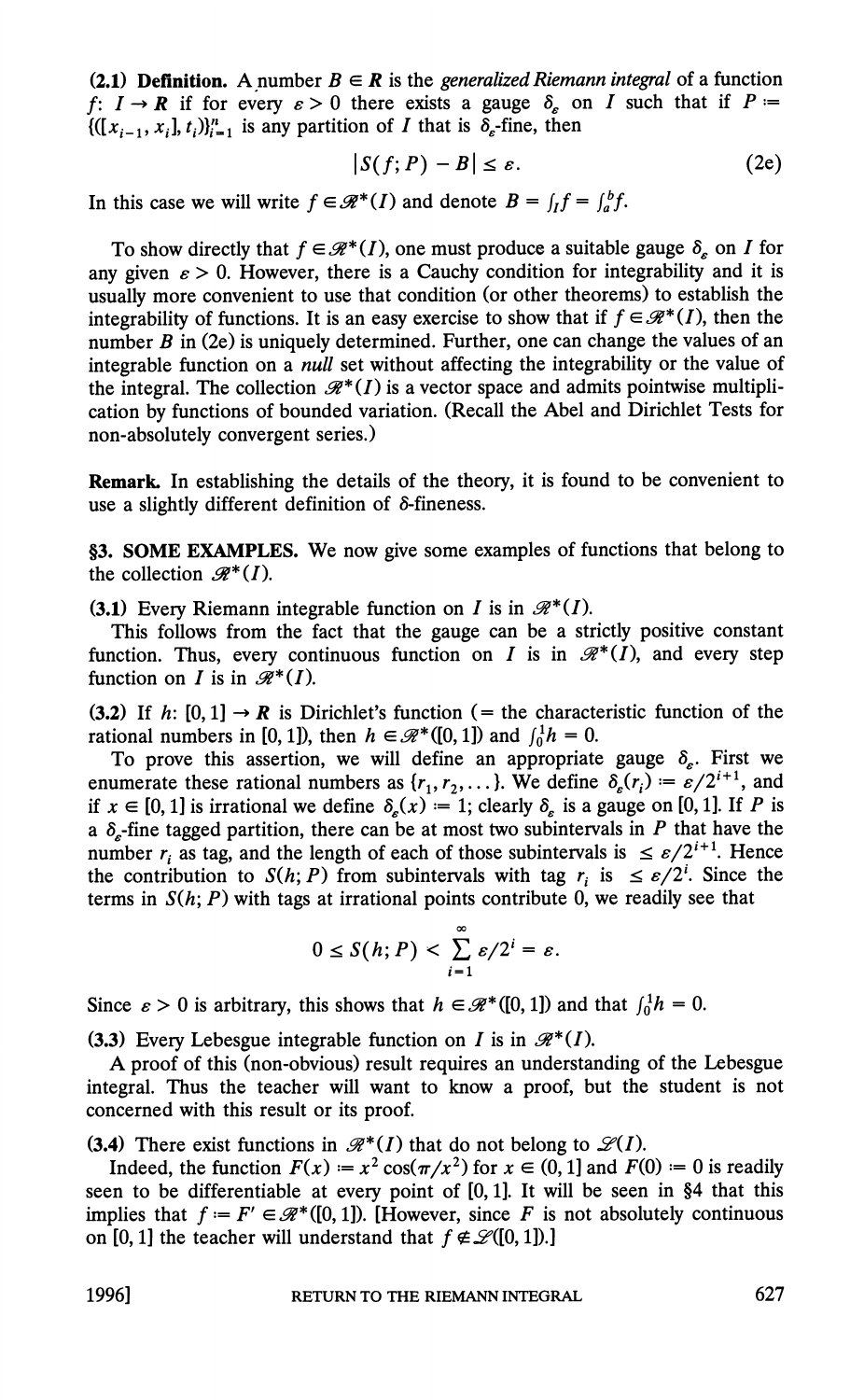**(3.5)** If  $\sum_{n=1}^{\infty} a_n$  is any convergent series, then one can define  $h(x) = 2^n a_n$  for  $x \in (1/2^n, 1/2^{n-1}]$  for  $n \in \mathbb{N}$  and  $h(0) = 0$ . A gauge can be constructed to show **that**  $h \in \mathcal{R}^*([0,1])$  and that

$$
\int_0^1 h = \sum_{n=1}^\infty a_n.
$$

Moreover,  $|h| \in \mathcal{R}^*([0, 1])$  if and only if the series  $\sum_{n=1}^{\infty} a_n$  is absolutely convergent **[if and only if**  $h \in \mathcal{L}([0, 1])$ ].

**Example (3.5) shows that the absolute value of function in**  $\mathcal{R}^*(I)$  **is not** necessarily in  $\mathcal{R}^*(I)$ . Thus the generalized Riemann integral is not an "absolute" integral". That is why the Dirichlet integrand in (1c) can be in  $\mathcal{R}^*(0, \infty)$ ).

**§4. THE FUNDAMENTAL THEOREM. We have noted in §1 that the Lebesgue**  integral is not powerful enough to integrate every derivative. That fact led Denjoy **and Perron to develop their (very different) theories of integration. The details and subtleties of these theories of integration are quite considerable (see [2]). This**  stands in marked contrast with the generalized Riemann integrals, for which, as we **will now see, the details are remarkably simple.** 

**(4.1) Fundamental Theorem.** If  $F: [a, b] \to \mathbb{R}$  is differentiable at every point of  $I := [a, b]$ , then  $f = F'$  belongs to  $\mathcal{R}^*(I)$  and

$$
\int_{a}^{b} f = F(b) - F(a). \tag{4a}
$$

**Proof:** If  $t \in I$ , since  $f(t) = F'(t)$  exists, given  $\varepsilon > 0$  there exists  $\delta_{\varepsilon}(t) > 0$  such that if  $0 < |z - t| \le \delta_{\epsilon}(t), z \in I$ , then

$$
\left|\frac{F(z)-F(t)}{z-t}-f(t)\right|\leq \varepsilon.
$$

Thus a gauge  $\delta_{\varepsilon}$  has been defined on *I*. Further, if  $|z - t| \leq \delta_{\varepsilon}(t)$ ,  $z \in I$ , then

$$
|F(z)-F(t)-(z-t)f(t)|\leq \varepsilon|z-t|.
$$

Hence, if  $a \le u \le t \le v \le b$  and  $0 \le v - u \le \delta_{\epsilon}(t)$ , then it follows that

$$
|F(v) - F(u) - (v - u)f(t)|
$$
  
\n
$$
\leq |F(v) - F(t) - (v - t)f(t)| + |F(t) - F(u) - (t - u)f(t)|
$$
  
\n
$$
\leq \varepsilon (v - t) + \varepsilon (t - u) = \varepsilon (v - u).
$$

If  $P = \{([x_{i-1}, x_i], t_i)\}_{i=1}^n$  is a  $\delta_{\varepsilon}$ -fine partition of *I*, then the telescoping sum  $F(b) - F(a) = \sum_{i=1}^{n} {F(x_i) - F(x_{i-1})}$  satisfies the approximation

$$
|F(b) - F(a) - S(f; P)| = \left| \sum_{i=1}^{n} \{ F(x_i) - F(x_{i-1}) - f(t_i)(x_i - x_{i-1}) \} \right|
$$
  

$$
\leq \sum_{i=1}^{n} |F(x_i) - F(x_{i-1}) - f(t_i)(x_i - x_{i-1})|
$$
  

$$
\leq \sum_{i=1}^{n} \varepsilon(x_i - x_{i-1}) = \varepsilon(b - a).
$$

Since  $\varepsilon > 0$  is arbitrary, this shows that f is in  $\mathcal{R}^*(I)$  and establishes (4a).

**628 RETURN TO THE RIEMANN INTEGRAL [October**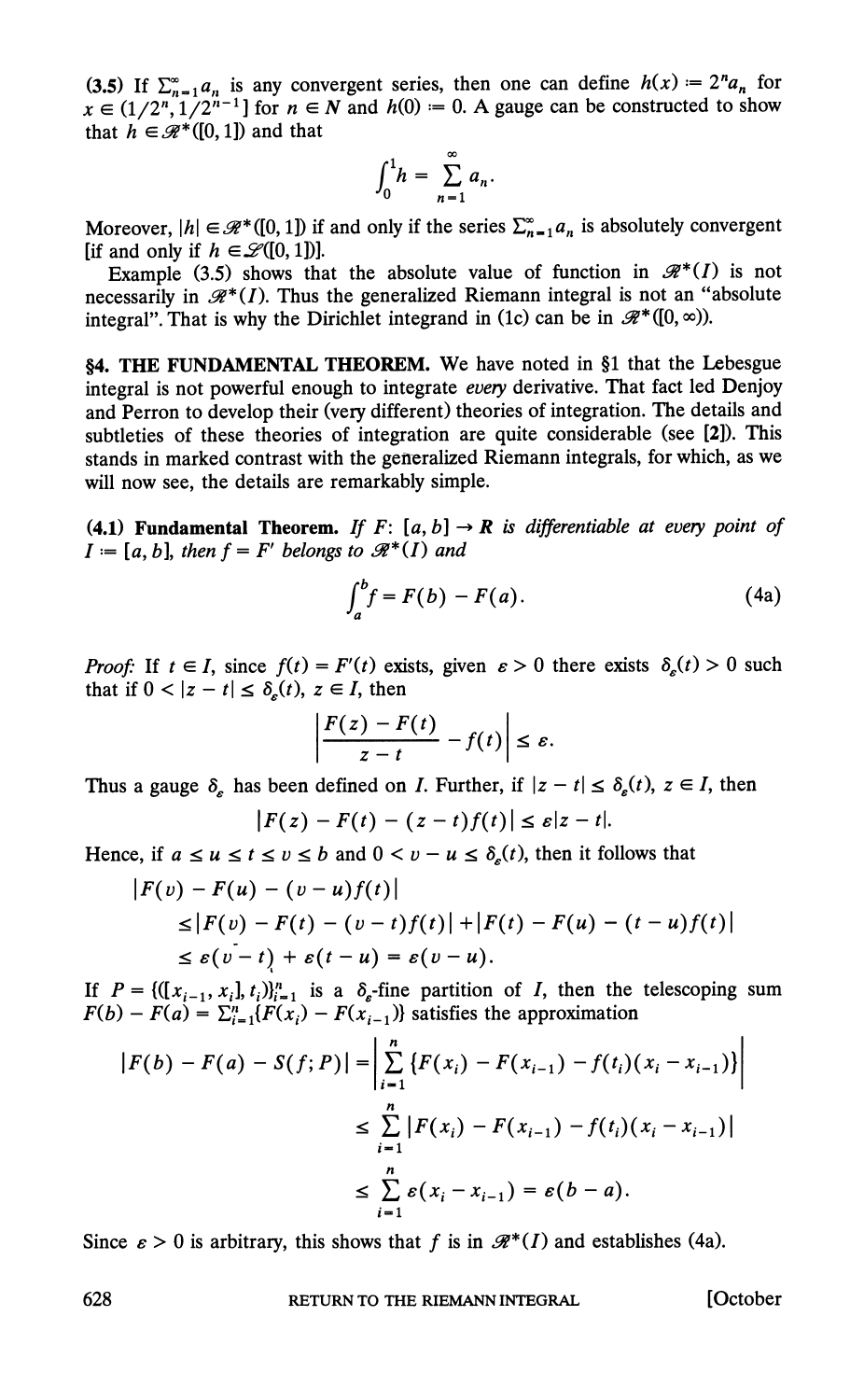**It is not difficult to extend the Fundamental Theorem (4.1) to a function that is the derivative of a continuous function at all but a countable set of points in I.**  Thus, it follows that the function defined by  $f(x) = 1/\sqrt{x}$  for  $x \in (0,1]$  and  $f(0) = 0$  is in  $\mathcal{R}^*([0, 1])$ , since it is the derivative of the function  $F(x) = 2\sqrt{x}$ except at  $x = 0$ . Thus we have

$$
\int_0^1 f = \int_0^1 \frac{1}{\sqrt{x}} dx = 2\sqrt{x}\Big|_0^1 = 2.
$$

**Of course, the function f is well known to have an improper Riemann integral; we have just seen that it has an ordinary generalized Riemann integral.** 

**§5. SUBSTITUTION THEOREMS.** In view of the simplicity of the Fundamental **Theorem (4.1), one can make corresponding improvements in the theorems justifying the familiar "substitution formula":** 

$$
\int_{\varphi(a)}^{\varphi(b)} f = \int_{a}^{b} (f \circ \varphi) \varphi'.
$$
 (5a)

**Although this formula is a basic tool in analysis, it is seldom stated (or proved) with the generality required for nontrivial use. We will content ourself with two theorems that the generalized Riemann integral renders valid.** 

(5.1) Substitution Theorem, I. Let  $\varphi$ : [a, b]  $\rightarrow$  R be differentiable on I := [a, b] and let F be differentiable on the interval  $\varphi(I)$ . If  $f(x) = F'(x)$  for all  $x \in \varphi(I)$ , then **equation (Sa) holds.** 

**Proof:** It follows from the Chain Rule that  $(F \circ \varphi)'(x) = (f \circ \varphi)(x) \varphi'(x)$  for all  $x \in I$ . Two applications of the Fundamental Theorem (4.1) imply that

$$
\int_a^b (f \circ \varphi) \varphi' = F \circ \varphi \big|_a^b = F \big|_{\varphi(a)}^{\varphi(b)} = \int_{\varphi(a)}^{\varphi(b)} f.
$$

**The proof of the next result is more subtle.** 

**(5.2) Substitution Theorem, II.** Let  $\varphi$  be a strictly increasing and differentiable mapping of  $I := [a, b]$  onto  $\varphi(I) = [\varphi(a), \varphi(b)]$ . Then f belongs to  $\mathcal{R}^*(\varphi(I))$  if and only if  $(f \circ \varphi) \varphi'$  belongs to  $\mathcal{R}^*(I)$ . In this case (5a) holds.

**Both (S.1) and (5.2) can be extended to more general circumstances.** 

**§6. IMPROPER INTEGRALS. One of the remarkable properties of the generalized Riemann integral (that is not shared by either the ordinary Riemann integral or the Lebesgue integral) is the following theorem due to H. Hake.** 

**(6.1) Hake's Theorem.** A function f belongs to  $\mathcal{R}^*([a, b])$  if and only if it belongs to  $\mathcal{R}^*$ ([a, c]) for every  $c \in (a, b)$  and  $\lim_{c \to b^-} \int_a^c f$  exists in **R**. In this case  $\int_a^b f =$  $\lim_{c \to b^-} \int_a^c f$ .

**One can interpret Hake's Theorem as asserting: The generalized Riemann integral cannot be extended by adjoining functions with "improper integrals". In other words, if the "improper integral" exists, then the integral exists as (an ordinary) generalized Riemann integral.** 

**1996] RETURN TO THE RIEMANN INTEGRAL 629**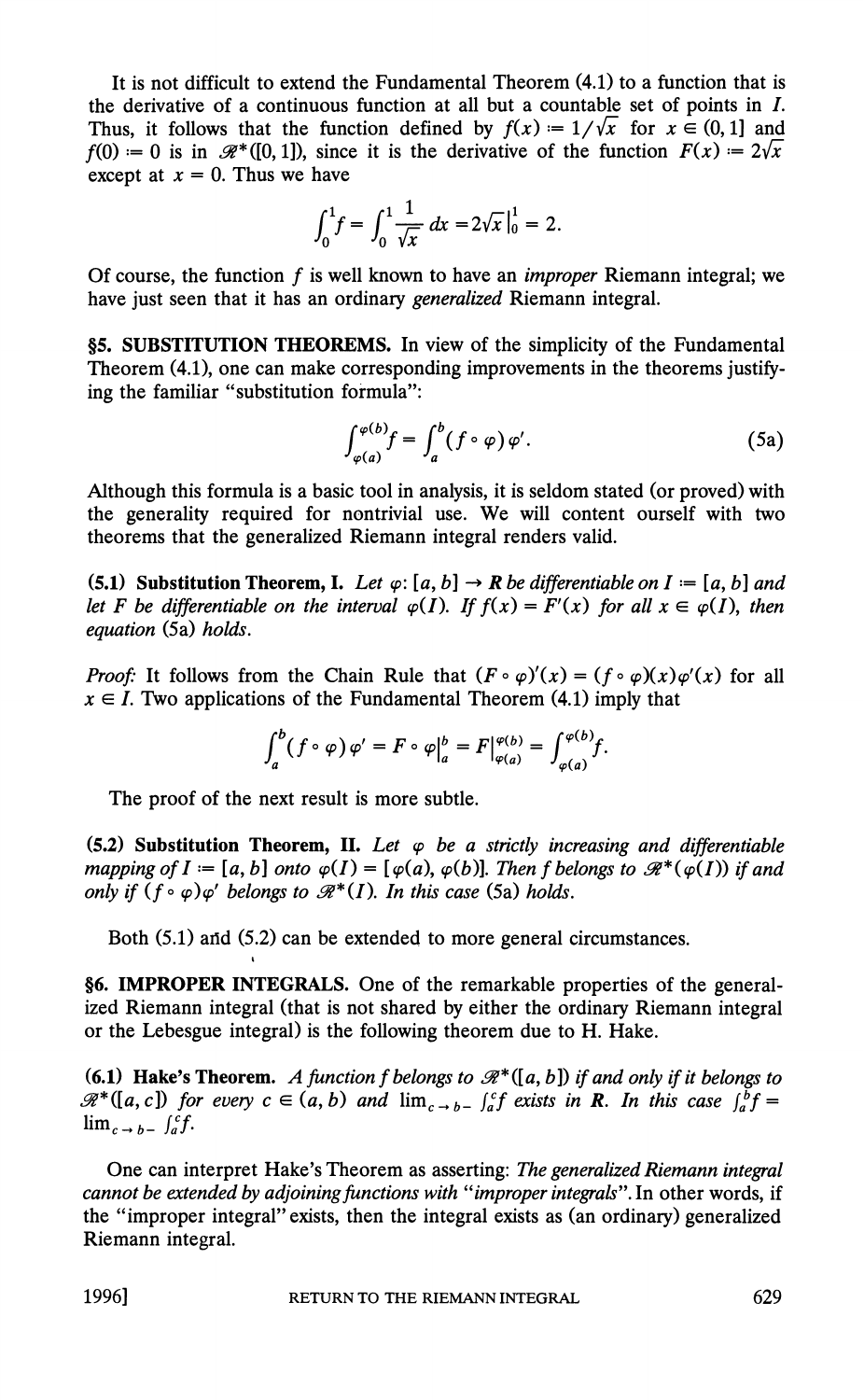**The student would be interested in the half of the theorem asserting that the integral can be evaluated as a limit; the proof of that part is rather easy. The harder part of the proof is of interest only to the teacher, since only the teacher believes in improper integrals.** 

§7. CHARACTERIZATION OF INDEFINITE INTEGRALS. In §4 we discussed **one aspect of the Fundamental Theorem, namely the integrability of any derivative. The other aspect of the Fundamental Theorem pertains to the differentiation**  of the *indefinite integral of f*, which is the function  $F$  defined by

$$
F(x) := \int_{a}^{x} f \quad \text{for} \quad x \in [a, b]. \tag{7a}
$$

**In an undergraduate course, it would probably be best to content oneself with**  showing that  $F'(c) = f(c)$  at every point  $c \in I$  where f is continuous.

**[The teacher, of course, should know more. In fact, using the Vitali Covering**  Theorem, one can show that  $F$  is differentiable almost everywhere and that

$$
F'(x) = f(x) \quad \text{almost everywhere.} \tag{7b}
$$

**However, the proof of this fact is a bit too much for most undergraduates. The teacher should know that there is an extension of Lebesgue's characterization of indefinite integrals that is valid for the generalized Riemann integral. Somewhat imprecisely stated, a function F is an indefinite integral of**  $f \in \mathcal{R}^*(I)$  **if and only if** (i)  $F'(x) = f(x)$  almost everywhere in I, and (ii) on the set where (i) does not hold, **then F has "arbitrarily small variation". This characterization can be used to give a proof that**  $\mathscr{L}(I) \subset \mathscr{R}^*(I)$ **, of interest to the teacher. It also implies that**  $f \in \mathscr{L}(I)$ **if and only if both f and**  $|f|$  **belong to**  $\mathcal{R}^*(I)$ .]

**However, from the student's standpoint, it would be appropriate merely to define the space of Lebesgue integrable functions to be:** 

$$
\mathscr{L}(I) := \{ f \in \mathscr{R}^*(I) : |f| \in \mathscr{R}^*(I) \},\
$$

and to make  $\mathscr{L}(I)$  into a semi-normed space under

$$
\|f\|_1:=\int_I|f|.
$$

**§8. CONVERGENCE THEOREMS. One of the main reasons for the interest in the Lebesgue integral is its convergence theorems. It is quite surprising that they**  also hold in  $\mathcal{R}^*(I)$ .

It is easy to prove that if  $(f_n)$  is a sequence in  $\mathcal{R}^*([a,b])$  that converges *uniformly* to f on [a, b], then  $f \in \mathcal{R}^*([a, b])$  and

$$
\int_{a}^{b} f = \lim_{n \to \infty} \int_{a}^{b} f_{n}.
$$
 (8a)

However, the Monotone Convergence Theorem is also true in  $\mathcal{R}^*(I)$ .

**(8.1) Monotone Convergence Theorem.** Let  $(f_n)$  be a sequence in  $\mathcal{R}^*([a, b])$  that is **monotone increasing:** 

$$
f_1(x) \leq \cdots \leq f_n(x) \leq f_{n+1}(x) \leq \cdots \quad \text{for all} \quad x \in [a, b],
$$
  
and let  $f(x) = \lim_{n} f_n(x) \in \mathbb{R}$  for all  $x \in [a, b]$ . Then  $f \in \mathcal{R}^*([a, b])$  if and only if

$$
\sup_n \int_a^b f_n < \infty.
$$

**In this case, (8a) holds.** 

**RETURN TO THE RIEMANN INTEGRAL [October** 

630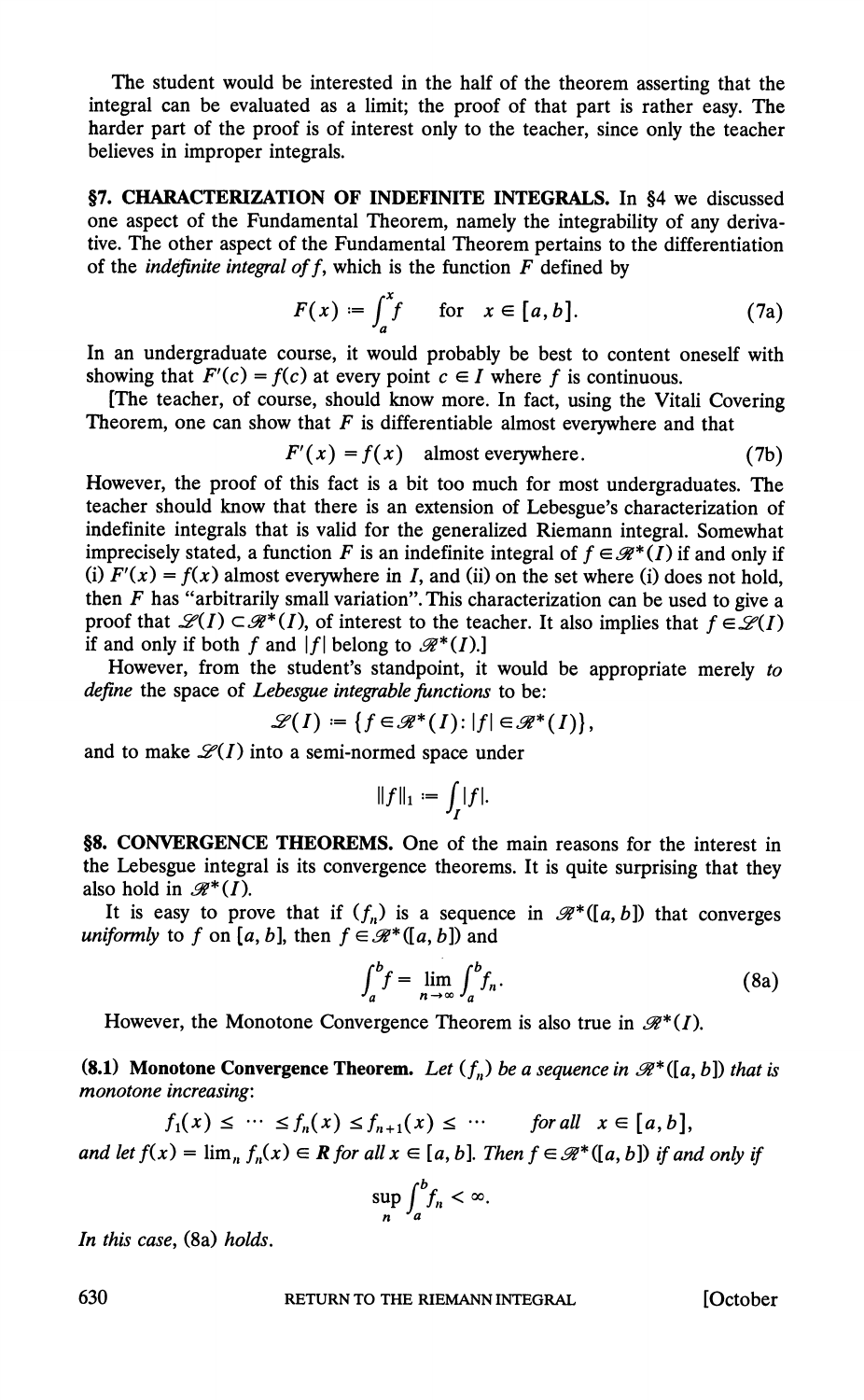**From this one can prove Fatou's Lemma and the following version of the Dominated Convergence Theorem.** 

**(8.2) Dominated Convergence Theorem.** Let  $(f_n)$  be a sequence in  $\mathcal{R}^*([a, b])$ , let  $g, h \in \mathcal{R}^*([a, b])$  be such that

$$
g(x) \le f_n(x) \le h(x) \quad \text{for all} \quad x \in [a, b],
$$

**and let**  $f(x) = \lim_{n} f_n(x) \in \mathbb{R}$  for all  $x \in [a, b]$ . Then  $f \in \mathcal{R}^*(a, b]$  and (8a) holds.

**These proofs do not need any measure theory, but they may be slightly out of the range of most undergraduates.** 

**§9. MEASURE THEORY. Ultimately, it is desirable that students learn some measure theory. We now suggest how that theory can be developed from the generalized Riemann integral. (The situation is slightly more complicated for an infinite interval.)** 

As usual, we define a *null set* in  $I = [a, b]$  to be a set that can be covered by a **countable union of intervals with arbitrarily small total length. We define a**  function f:  $I \rightarrow R$  to be *measurable* if there exists a sequence of step (or **continuous) functions on I that converges to f almost everywhere (that is, on the complement of a null set). One can now relate this notion to the generalized Riemann integral.** 

## **(9.1) Measurability Theorem.** Every  $f \in \mathcal{R}^*(I)$  is measurable on I.

**Indeed, f is equal almost everywhere to the limit of a sequence of difference quotients of its (continuous) indefinite integral function.** 

(9.2) Integrability Theorem. If  $f: I \rightarrow R$  is measurable on I and if there exist  $g, h \in \mathcal{R}^*(I)$  such that  $g(x) \le f(x) \le h(x)$  for all  $x \in I$ , then  $f \in \mathcal{R}^*(I)$ .

The proof uses the fact that  $f$  is the limit almost everywhere of a sequence of **simple functions and the Dominated Convergence Theorem (8.2).** 

We say that a set  $A \subseteq I = [a, b]$  is *measurable* if its characteristic function is a measurable function (or, equivalently, belongs to  $\mathcal{R}^*(I)$ ). One can show that the **sets** 

$$
A \cap B, \quad A \cup B, \quad \text{and} \quad I - A
$$

are measurable sets in I whenever A, B are measurable. Thus the collection  $\mathcal{M}(I)$ **of all measurable subsets of I is an algebra of sets, and the Monotone Conver**gence Theorem (8.1) implies that  $\mathcal{M}(I)$  is a  $\sigma$ -algebra of sets. Since  $\mathcal{M}(I)$  contains **all intervals in I, it follows that it contains the Borel measurable subsets of I. Since**   $\mathcal{M}(I)$  contains all null subsets of I, it follows that it is precisely the collection of all **Lebesgue measurable subsets of I.** 

**§10. HNAL COMMENTS. It is easy to see that everything extends to complex**valued functions, or to functions with values in  $\mathbb{R}^m$ ,  $m > 1$ .

**The theory can also be extended to functions whose domain is a non-compact interval by using a simple device that is discussed in the books of McLeod and of DePree and Swartz.**